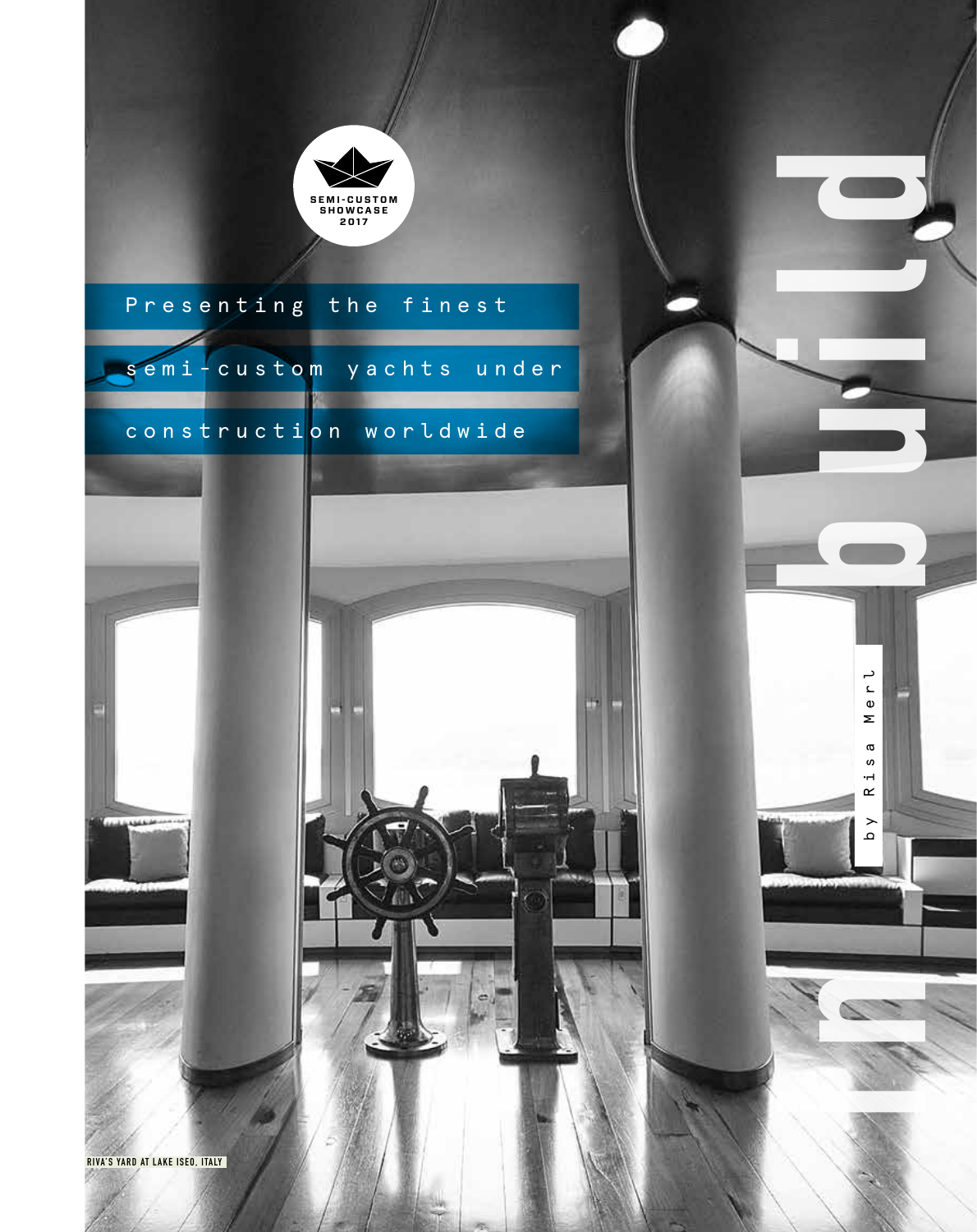

Ferretti produces fibreglass flybridge yachts up to 29m. The Italian builder's most recent launch is the Ferretti 850, and another is in build. Also under construction are the new 780 and 920 projects, both on track to show at Cannes in 2018. The 28.5m fast planing 920 has aggressive lines to match her speed – 30 knots – while a raised bow design allows for a beamier main deck master. Ferretti has been busy refreshing its entire fleet and plans to reveal more new models in 2018.

#### **DETAILS**

**HOME FORLI, ITALY WEB FERRETTI-YACHTS.COM IN BUILD 2 X FERRETTI 850, 1 X F E R R E T T I 7 8 0 , 1 X FERRETTI 920**

 $C^*$ 

#### **S I R E N A**

Semi-custom builder Sirena credits managing nearly every item of its production in-house – from GRP hulls to stainless steel and furniture to upholstery – for the quality of its projects. In build is the new 21m Euphoria 68, which is due for an early 2018 delivery. But this is soon to be outsized by the 25.6m Euphoria 84 and outpaced by the Sirena 85, part of the builder's motor yacht line, both of which are in the design stages and due to be revealed in full at the Cannes boat show. "Light and comfort" is the motto of Sirena, and each of the yachts features wraparound windows, white interiors and a focus on comfortable performance.

**DETAILS HOME ISTANBUL, TURKEY WEB SIRENAYACHTS.COM IN BUILD 1 X EUPHORIA 68** 





**THE LATE CARLO RIVA AT THE HELM**

## **R I V A**

Turning heads in Italy since 1842, the sexy lines of a classic Riva runabout define the golden age of yachting. In 2014, the dayboat pro launched its new line of Riva Superyachts, built in aluminium and steel and ranging from 50 to 100m. Four of the Riva 100' Corsaro and the first hull of the new flybridge model Riva 110' are in build at the Ferretti Group shipyard in La Spezia, along with the first Riva 50 MT. Though the new 50m flagship is a far cry from the size of early Rivas – this one will host 12 guests and carry its own Williams Dieseljet 625 tender and two jet skis – its styling is inspired by Carlo Riva's Caravelle line from the 1960s and 70s. The first few hulls of the Riva 100' Corsaro have already made a splash, with the first delivered in Hong Kong and the second making its debut during the Monaco Grand Prix. The next big launch from Riva will be the first 110', set to be unveiled this autumn. The raised pilothouse 34m GRP motor yacht has extensive windows and a gorgeous bow lounge.

#### **DETAILS**

**HOME LAKE ISEO/LA SPEZIA, ITALY WEB RIVA-YACHT.COM IN BUILD 4 X RIVA 100' CORSARO, 1 X RIVA 110' , 1 X RIVA 50 MT**

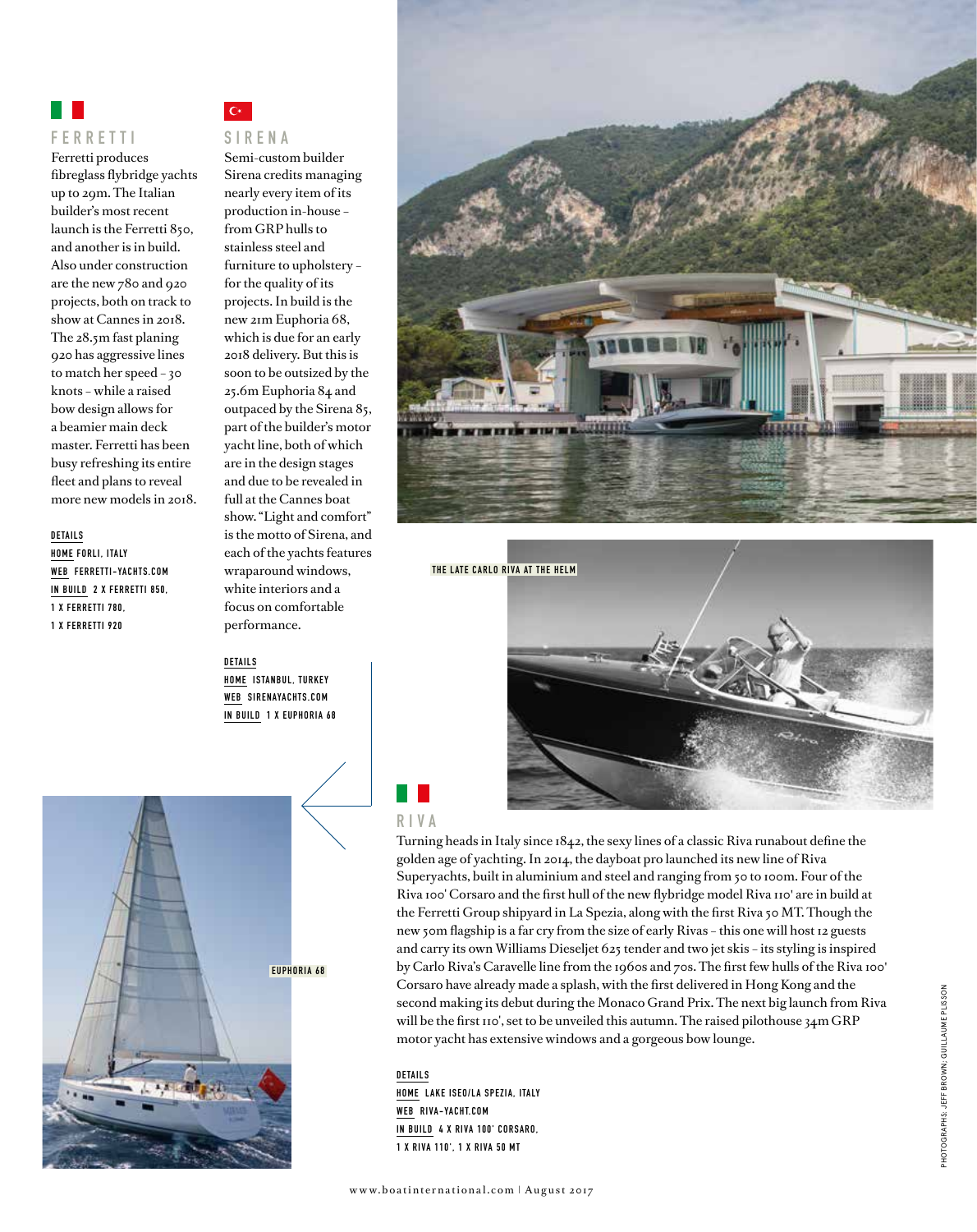

#### H. **W I D E R**

Wider is a shipyard intent on pushing boundaries, as proved by its transforming tenders as well as its high tech and efficient diesel-electric propulsion systems. The Wider 165 Cecilia is in build, due to show itself in Q1 of 2018. The yard's first launch, 47m *Bartali*, won a World Superyacht Award as well as scoring a RINA nod for its eco-friendliness. The design of a new Wider model, the 130, is due to be revealed shortly, the first 40m yacht to have a diesel-electric propulsion system with pods. The compact hybrid system will allow generous spaces with a main deck owner's cabin and five guest cabins on the lower deck, priming her for the charter market.

#### **DETAILS HOME ANCONA, ITALY WEB WIDER-YACHTS.COM IN BUILD 1 X WIDER 165**



#### Ш **APREAMARE**

What began in 1849 as a yard specialising in traditional *gozzo sorrentino* sailing yachts was transformed when Cataldo Aprea joined the company in 1973 and had the idea to launch the first motorised *gozzo*, a 7m Smeraldo 7. The Italian yard has gone on to build a range of elegant and seaworthy fibreglass motor yachts. In 2005, Aprea took his vision further with the flybridge Maestro model, a classically elegant range with striking wraparound pilothouse glazing, the flagship of which is 25m. The yard's latest creation is still very much under wraps, but Apreamare did reveal that it is a collaboration with Victory Design and will be a 10m dayboat, ideal for fishing or chasing the mothership.

#### **DETAILS**

**HOME TORRE ANNUNZIATA, ITALY WEB APREAMARE.IT IN BUILD 1 X 10M DAYBOAT**



# **C O U A C H**

hand crafted semi-custom yachts from 13 to 50m in composite materials. A 37m is in build on spec, and the yard reports it is working on some other interesting prospects that it hopes to announce soon. Perhaps it will be one of the recently revealed designs for the 3700 Sport or the 3800 Lounge, an explorer yacht that focuses on long range cruising and sports a holistic design. The open plan saloon, inspired by a seaside villa, looks particularly intriguing. The design phase is finished for both of these new yachts and they are nearing completion of the engineering phase.

**DETAILS HOME GUJAN-MESTRAS, FRANCE WEB COUACH.COM IN BUILD 1 X 37M**





 $<\#y\#>$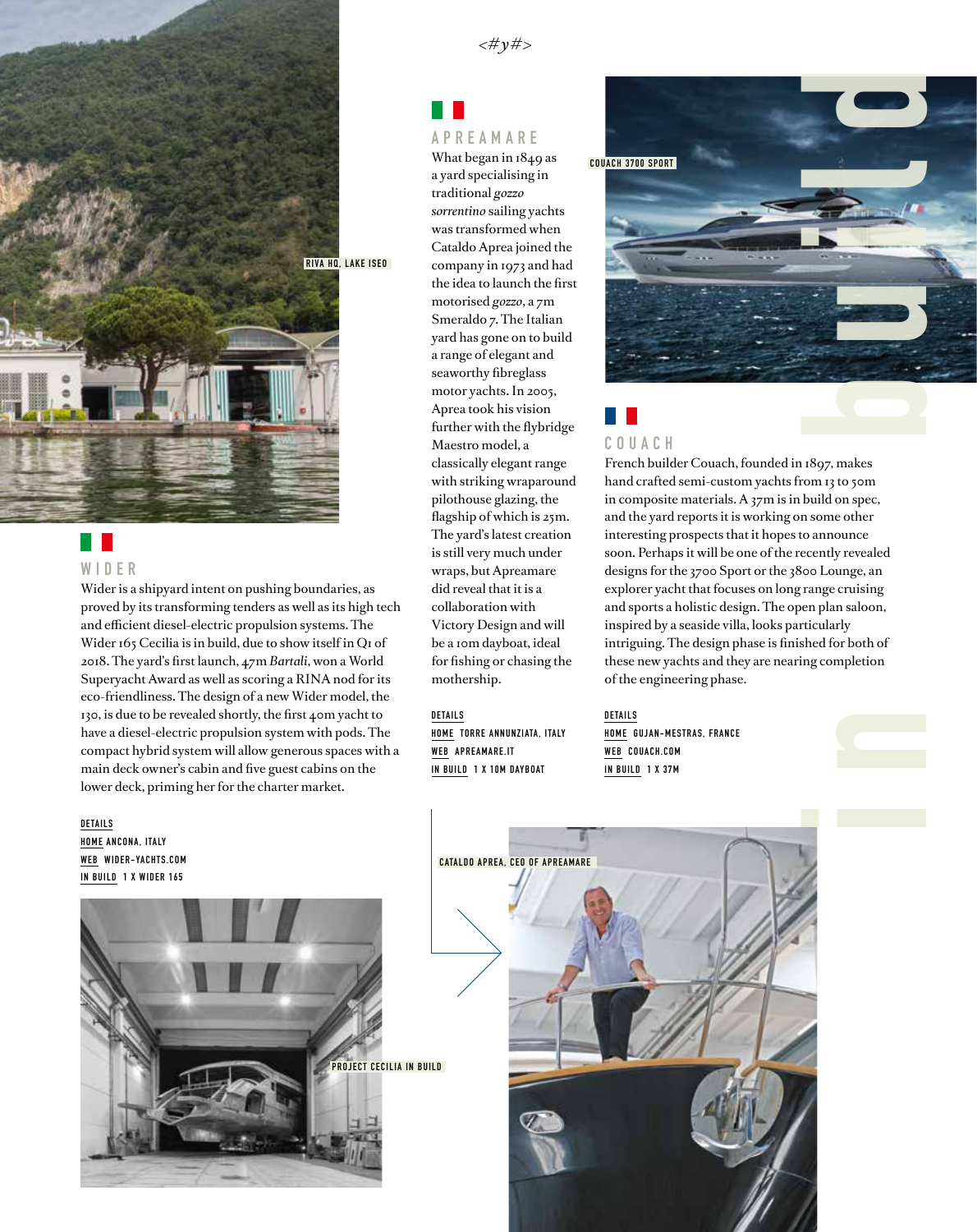

#### **HORIZON**

Not wanting to be pigeonholed, semicustom Asian builder Horizon Yachts offers a wide range of yacht styles as standard and encourages customisation within each, adapting them to different markets. In this vein, an FD85 and an RP110 (raised pilothouse) are both in build for the US while hull No 2 of the FD85 is being specced for European inventory. Also under construction are an FD87 (which is No 4 in the FD85 series but is extended with a beach club), and a CC115 for American owners. Horizon has a loyal following and has recently launched its E98 *Do it Now* (*see page 202*) and the CC110 *Abaco* for repeat owners. Appearing as an official series only this year, the FD yachts have proven extremely popular thanks to the flexible speeds afforded by the "fast displacement" hulls, spacious interiors and contemporary exterior styling, and number an FD<sub>47</sub>, 85, 87, 102 and 122 among the expansive range.

#### **DETAILS**

**HOME KAOHSIUNG, TAIWAN WEB HORIZONYACHT.COM IN BUILD 2 X FD85, 1 X RP110, 1 X FD87, 1 X CC115**



#### **BAGLIETTO'S MV19**

#### **NAUTOR'S SWAN**

Performance sailing yachts put this Finnish builder on the map, but it's no slouch in the ever popular racer-cruiser sailing superyacht segment. This is proved by its three 2016-launched Swan 115s, which show the yard's versatility in deck plans and keel shapes adjusted to suit each owner. This flagship series includes *Shamanna* and *Highland Fling XV*, each designed to a different spec. The fourth hull is in build – we'll see if it can show up its sisters. Meanwhile, the Swan 95S, an evolution of the 90, has just launched. Designed by Germán Frers with a plumb bow and wide stern, the S in the 95S stands for the semi-raised saloon, offering panoramic views from inside. A Swan 65 and 75 are also under construction.

#### **DETAILS HOME PIETARSAARI, FINLAND WEB NAUTORSWAN.COM**

**IN BUILD 1 X SWAN 65, 1 X SWAN 78, 1 X SWAN 115**



## **B A G L I E T T O**

With a background in crafting navy ships, this Italian yard specialises in planing, light aluminium alloy yachts ranging from 35 to 50m, but it also has a trick up its sleeve with steel and aluminium yachts in the 40m-plus range. A 43m semi-custom planing hull, as well as a 48m and a 55m in steel and aluminium, are under construction. Another 48m, and the 19m MV19, launched in June, are both due to be delivered by August. These follow the launches of 43m *Pachamama* and 46m *Lucky Me*. In the pipeline is a new 38m Baglietto Fast concept, a hard chine, twin prop motor yacht designed inside and out by long time collaborator Francesco Paszkowski.

**DETAILS HOME LA SPEZIA, ITALY WEB BAGLIETTO.COM IN BUILD 1 X 4 3 M , 1 X 4 8 M , 1 X 55M**

**FRANCESCO PASZKOWSKI**





#### **X-YACHTS**

The Danish builder has more than 35 years' experience delivering comfortable, high performance sailing yachts with a focus on luxury to boot. In its XRange of performance cruisers, the fourth hull of the 20m  $X6<sup>5</sup>$  series is in build, while X6<sup>5</sup> hull No 3 recently left the yard.

**DETAILS HOME HADERSLEV, DENMARK WEB X-YACHTS.COM IN BUILD 1 X X6<sup>5</sup>**

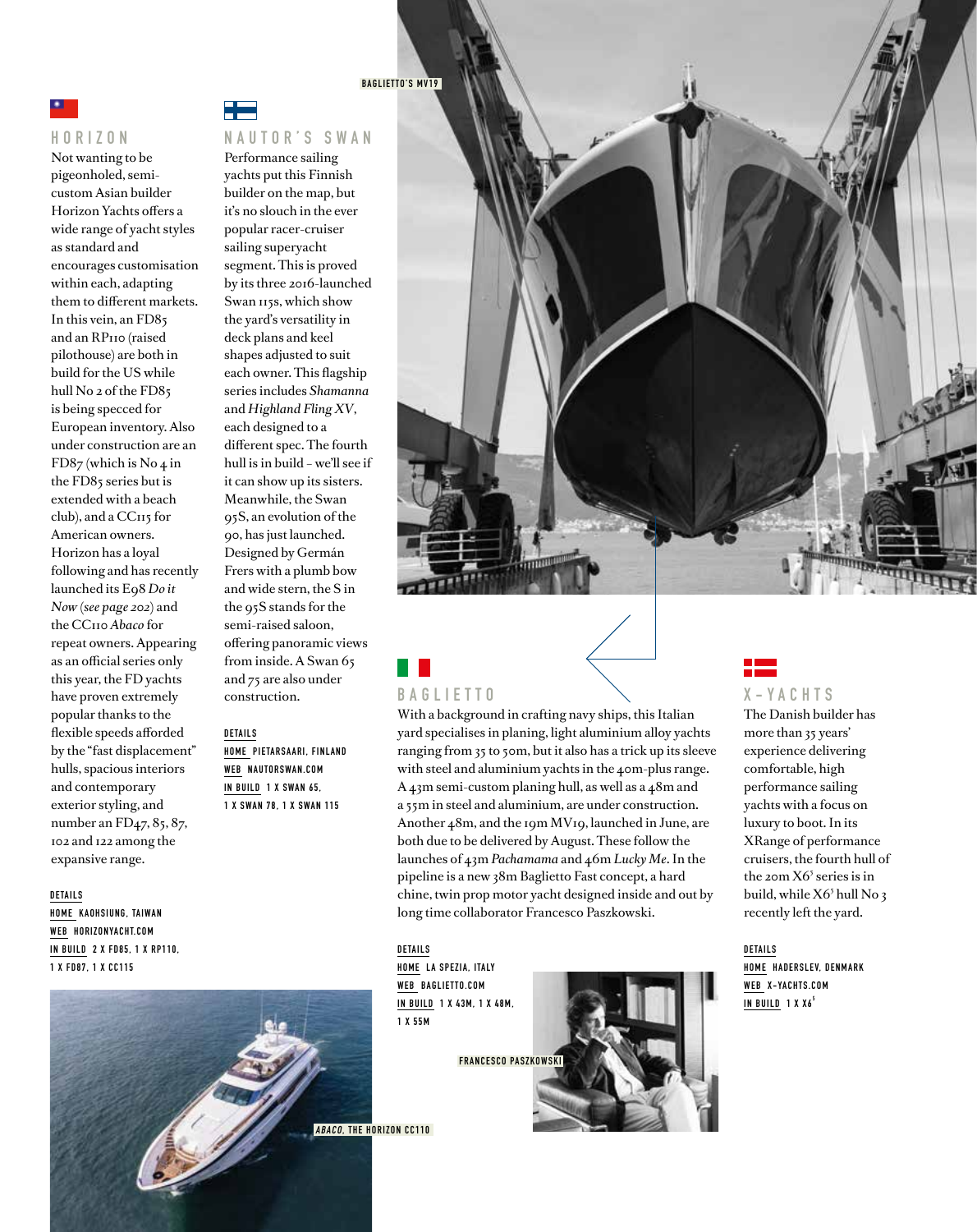

#### **M U L D E R**

This Dutch family shipyard started in 1938 and opened a new facility in 2013. With a maximum of only six yachts built per year, it likens itself to a custom yacht building experience rather than a production yard. One of the current builds is the first 36m Mulder ThirtySix, which will make its debut at the Monaco Yacht Show after the owner takes delivery and enjoys it for a few months this summer. Under way at the yard are two Mulder Favorite 1500s, an updated version of this popular 15.6m series. These have a larger tender garage in the transom, more elegant lines and thoughtful touches such as underfloor heating to make the yacht comfortable year-round in any climate. Also in build are three Favorite 1700s and one Favorite 1800. Mulder's recent launch, 34m *Solis*, won a World Superyacht Award in 2016.

#### **DETAILS**

**HOME ZOETERWOUDE-RIJNDIJK, THE NETHERLANDS WEB MULDERSHIPYARD.NL IN BUILD 1 X MULDER THIRTYSIX, 2 X FAV O R I T E 1 5 0 0 , 3 X FAV O R I T E 1700, 1 X FAVORITE 1800**

## $\overline{C}$

**NUMARINE** Vacuum infusion technology is this Turkish builder's specialism, used to construct high performance motor yachts from 19 to 32m. The second hull of the 32m 105 Hardtop was recently delivered to an owner in Asia, while a 78 Hardtop and 105 Hardtop are in build. The 105's rakish lines and glass focused exterior translate into a light and bright interior and wide open upper deck, the stand-out feature of this model designed for enjoying life outdoors. Numarine's foray into the explorer segment includes its first 32XP, which was launched in June 2017. Two 24XPs are also in build.

#### **DETAILS**

**HOME KOCAELI, TURKEY WEB NUMARINE.COM IN BUILD 2 X 32XP, 2 X 24XP, 1 X 1 0 5 H A R D TO P, 2 X 7 8 H A R D TO P**





#### **G U L F C R A F T**

Value for money is the business model for this UAE builder, which aims to create high quality superyachts at a more reasonable price: its Majesty range is the perfect example. Gulf Craft recently launched a Majesty 155, 135, 125, 110 and 100, while it has more than that in build – three Majesty 100s, two 125s, a 135 and a 175. Gulf Craft spoke of plans to build larger than 50m at last year's Monaco Yacht Show, announcing the 53m Majesty 175 and 61m Majesty 200. The biggest Majesty yachts would include retractable helipads, big beach clubs and the ability for more customisation than ever before. While its offerings seem to be growing in size, the builder is keeping new developments under wraps, so time will tell if it builds larger yet.

**DETAILS HOME UMM AL-QUWAIN, UAE WEB GULFCRAFTINC.COM IN BUILD 3 X MAJESTY 100, 2 X MAJESTY 125, 1 X MAJESTY 135, 1 X MAJESTY 175**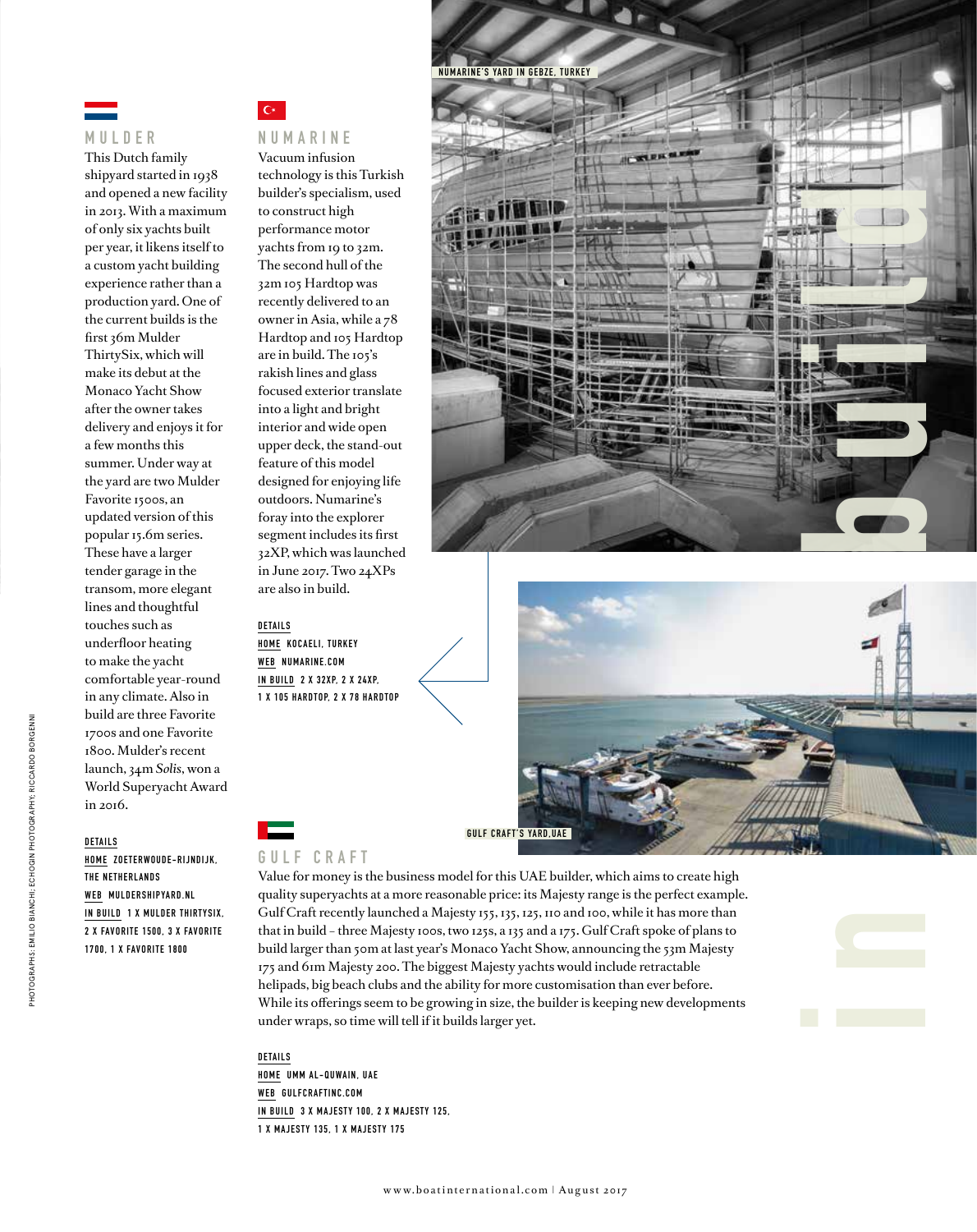# $200$ ,  $JUB$ **MONTE CARLO'S MCY 105**

## **MONTE CARLO YACHTS**

Design studio Nuvolari Lenard brought big boat ideas to the Monte Carlo Yachts range. The boats make excellent use of space, from the clever interior layout to sizeable sundecks and welcoming bow seating areas. Each yacht in the MCY range, from 20 to 32m, is in build at the Monfalcone yard (from one to three yachts of each model). This includes yachts customised to the tastes and lifestyles of their owners, from Asia to America. The yard recently launched an 86 that was the American owner's third MCY, while a 105 that was fully customised for Italian owners will make its way to the Cannes, Monaco and Genoa shows in September. Next up will be the new 30m MCY 96.

**DETAILS HOME MONFALCONE, ITALY WEB MONTECARLOYACHTS.IT IN BUILD 7 YACHTS AT LEAST**



The Italian builder – born in 1873, so one of Europe's oldest shipyards – has a varied selection in its semi-custom line-up, ranging from fast to full displacement motor yachts. Benetti is set to launch three new models from its Class line, including two Class D Mediterraneo 116s, with the first delivered in August. This 35.3m has expansive spaces for outdoor entertaining, with a pretty sundeck and forward bow lounge with spa tub. Benetti has a busy summer as it will also deliver hulls No 7 and 8 of the Crystal 140' – and the ninth is in build for next year. Also slated for 2018 is the launch of the Delfino 95'. These will join recent launches such as the Classic 121' *Lady Lillian* and the third and fourth hulls from the Fast 125' line, *Skyler* and *Lejos 3*. A new model in the Class range will be unveiled during the autumn shows.

**DETAILS HOME VIAREGGIO, ITALY WEB BENETTIYACHTS.IT IN BUILD 2 X MEDITERRANEO 116' , 3 X CRYSTAL 140' , 1 X DELFINO 95'**



### a pr **D Y N A M I Q**

Looking to shake up the traditional yachting market, Dynamiq came on to the scene offering a new, transparent way for owners to order yachts online, with every detail able to be customised and priced before your eyes. The aluminium yachts between 27m and 45m are themselves novel, offering a simpler approach to yachting, with superyacht features in smaller sized boats, to offset costs, and a fast speed with oceangoing range. Dynamiq's first launch was the 39m *Jetsetter*, which made its debut in Monaco last year. Its next boat, the GTT 115, designed in collaboration with Studio FA Porsche, is in build and due to launch this autumn. Dobroserdov Design is also working on deck plans and exteriors for the GTT 100 and GTM 85 models and Van Oossanen has developed the naval architecture. The concept phase for both projects has been completed.

#### **DETAILS**

**HOME MONACO/VIAREGGIO, ITALY WEB BEDYNAMIQ.COM IN BUILD 1 X GTT 115**





Otam's seven-strong range of semi-custom Milliennium yachts in open and hardtop versions includes the 45, 50, 58 Open, 58 HT, 65, 80 and 100. The Italian builder recently launched the fourth hull of its Millennium 80 hardtop design, *Mystere*. The 25.5m backs off from the quadruple propulsion of its sisters to fit in a larger owner's cabin, but it can still reach a top speed of 48 knots. No semicustom projects larger than 24m are in build but a 100 hardtop with naval architecture by Umberto Tagliavini is in the pipeline.

**DETAILS HOME SESTRI PONENTE, ITALY WEB OTAM.IT**

## ≫l

**S U N S E E K E R** 

The British builder creates composite yachts up to 47m in its semicustom Yacht range. A 95, 116 and 131 Yacht are all in build, hot on the heels of a 116 and 131 that launched recently. The 131 is an evolution of the 40m platform and features extensive glazing in the master cabin, saloon and upper saloon, making the interiors bigger and brighter. The 95 is a 28m raised pilothouse yacht that has a raised master cabin, a stand-out feature from its brethren.

**DETAILS HOME POOLE, UK WEB SUNSEEKER.COM IN BUILD 1 X 95 YACHT, 1 X 116 YACHT, 1 X 131 YACHT**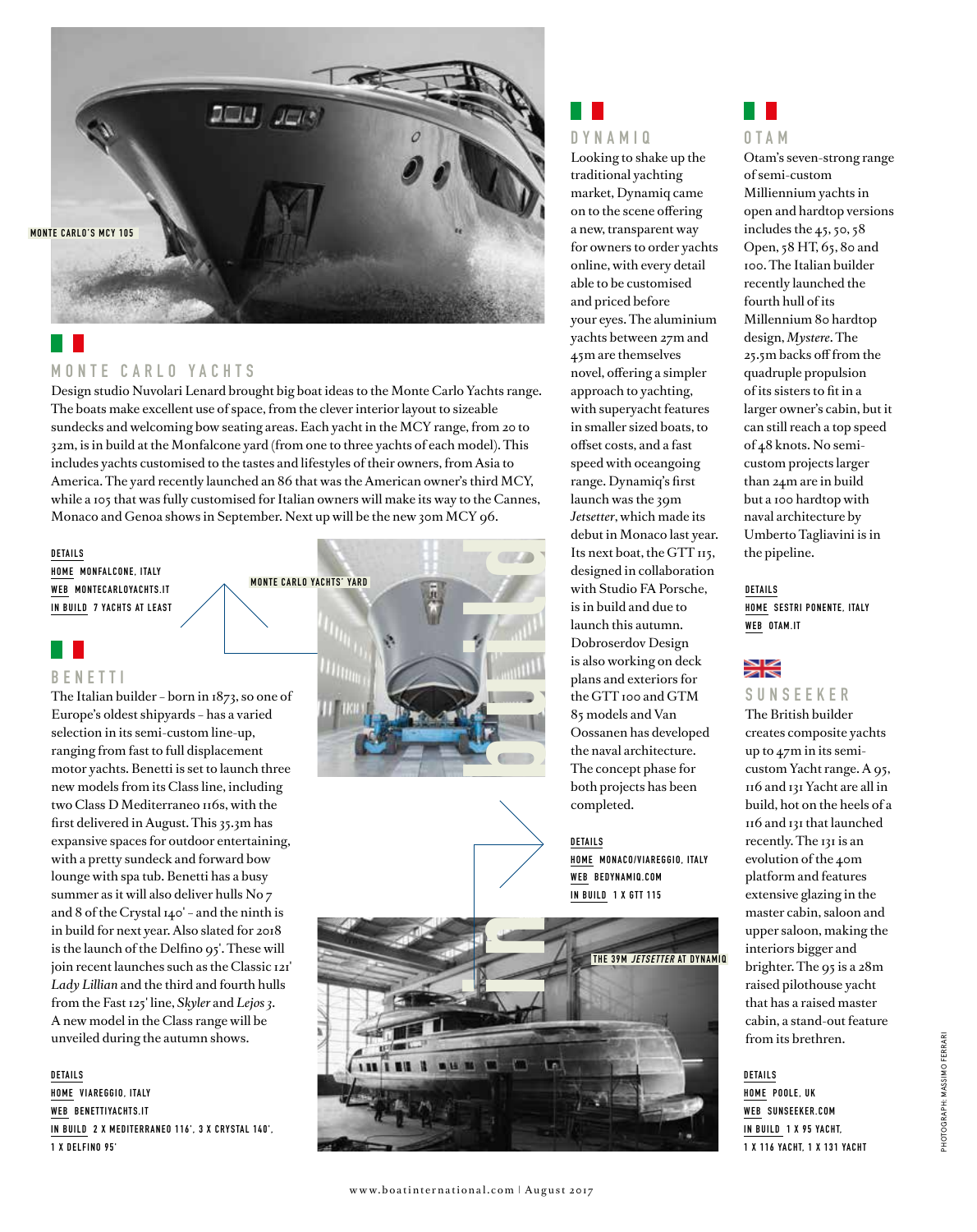

## ▁

**W E S T P O R T** 

This American builder consistently turns out its range of semi-custom superyachts, delivering on time and on budget each of the 150-plus motor yachts it has built to date. Westport's range includes four proven models, the 34m W112, 38m W125, 40m W130 and 50m W164. It has seven yachts in build: three from its popular 112 series – a 34m with a country kitchen galley, saloon made for socialising and four cabins – two 125s, one 40m and one 50m. Its most recent launch was a 125 in May 2017. The yard is keeping quiet on plans to expand the line-up but repeat owners will be keeping a close eye on what it does next.

**DETAILS**

**HOME WESTPORT, WASHINGTON, USA WEB WESTPORTYACHTS.COM IN BUILD 3 X 112, 2 X 125, 1 X 40M, 1 X 50M**

#### **MCP**

 $\hat{\bullet}$ 

Brazil's MCP Yachts builds the largest aluminium motor and sailing yachts in South America. Presently in the yard is a 28m project called 92.5 Two and a Half Decks, which gives a pretty clear view of its physical make-up. It has a main deck master with five or six suites and the option for a sportfisher set-up. Meanwhile, the Silver Bullet 100 is in the design phase. This 30.5m sailing yacht is ideal for outdoor entertaining as well as catching the wind thanks to a large hardtop covering the cockpit and a terraced aft deck creating a sublime beach club.

**DETAILS HOME GUARUJÁ, BRAZIL WEB MCPYACHTS.COM IN BUILD 1 X 92.5 TWO AND A HALF DECKS**

**MCP'S YARD IN BRAZIL** 

**A WALLYACE IN THE WALLY SHED**

## **W A L L Y**

Synonymous with disruption, from its beginning Wally was creating head turning, game changing sailing and motor yachts – and it hasn't stopped. The fifth hull in its 27 Wallyace series is in build, the first unit of the new 32 Wallyace is in pre-building phase and the yard reports it is close to signing a deal on the first unit. Though known for its performance sailers, Wally is further developing its displacement offerings, with its 42 Wallyace in the last phase of design and engineering, but not yet in build.

**DETAILS HOME MONACO/ANCONA, ITALY WEB WALLY.COM IN BUILD 1 X 27 WALLYACE**



CdM recently launched its Darwin 102 *Galego*, and in build from its semi-custom offerings are two of its classic, rugged Darwin 102 explorer yachts as well as an Acciaio 105' and 121', part of a new line that the yard will be presenting at Cannes this year. CdM is also continuing its partnership with designer Mario Pedol, of Nauta Yachts. The Nauta Airs blend CdM's long range appeal with sleek motor yacht lines.

**DETAILS HOME ANCONA, ITALY WEB CANTIEREDELLEMARCHE.IT IN BUILD 2 X DARWIN 102, 1 X ACCIAIO 105' , 1 X ACCIAIO 121' , 1 X NAUTA 110, 1 X NAUTA 111**



Speedy open yachts might define the Mangusta range but the Overmarine Group has recently pursued other passions with a move into long range displacement yachts called Mangusta Oceano. There are four Mangustas in build – hull No 5 of the Mangusta 94, hull No 3 of the Mangusta 110, hull No 3 of the 132, and hull No 14 of the very popular Mangusta 165. This 49.9m speedster is capable of 37 knots at half-load.

#### **DETAILS**

**HOME VIAREGGIO, ITALY WEB OVERMARINE.COM IN BUILD 1 X MANGUSTA 94, 1 X M A N G U S TA 1 1 0 , 1 X M A N G U S TA 132, 1 X MANGUSTA 165**